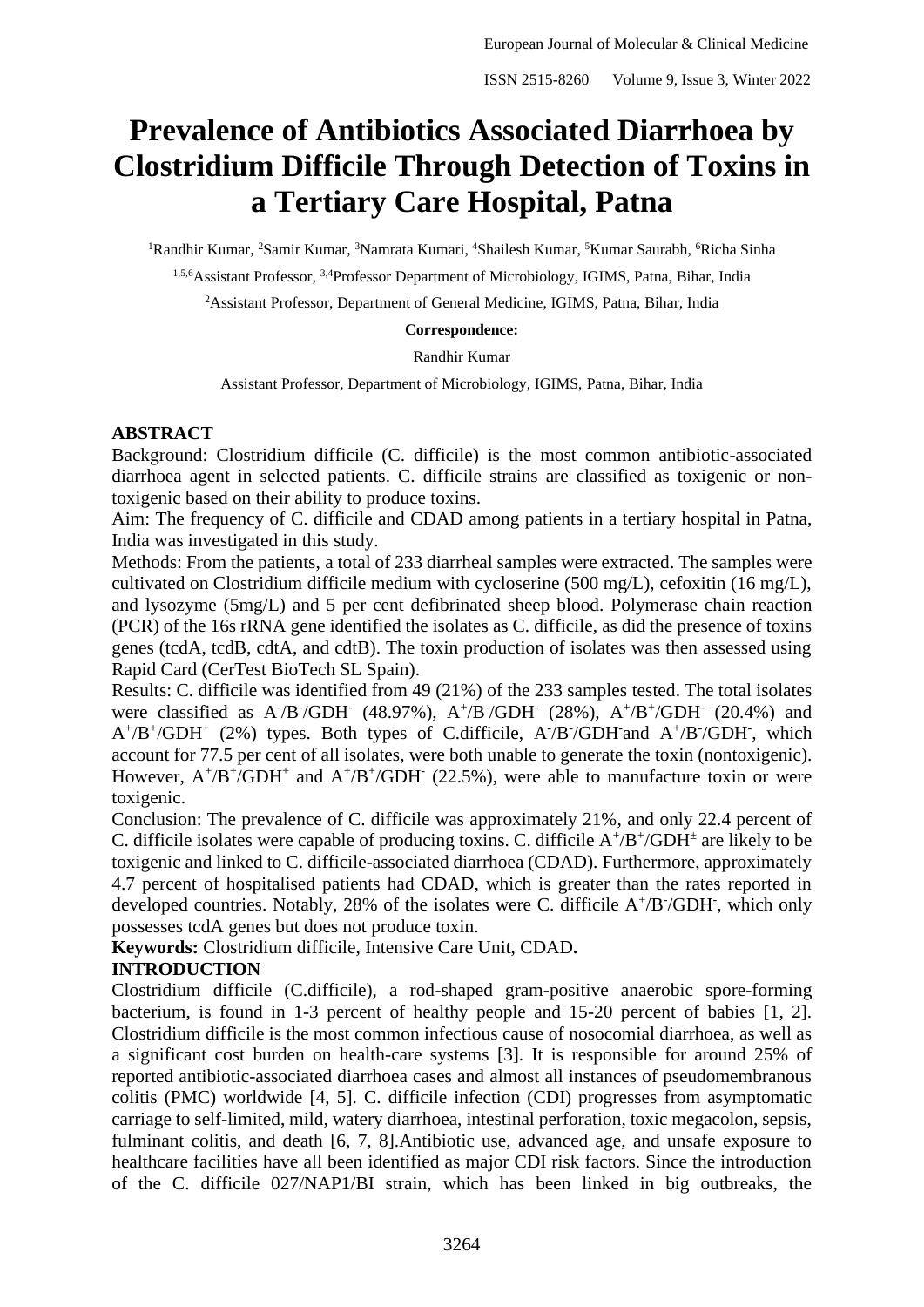epidemiology of CDI has shifted, with a significant increase in the disease's incidence and severity. Clindamycin, penicillins, sulfonamides/Trimethoprim, cephalosporins, aminoglycosides, macrolides, and quinolones are examples of broad-spectrum antibacterial drugs that can promote CDAD [10, 11].

Antibiotics disturb microbiome, promoting C. difficile colonisation and overgrowth. The bacterium causes diarrhoea by producing toxins A and B, which promote gut inflammation. Some strains also produce binary toxin, commonly known as C. difficile toxin, which is an actin-ADP-ribosylating toxin (CDT) [12]. CDT positive strains are more frequently associated with severe illness. In hospitalised patients, the risk of CDAD is approximately 20-25 percent, with 3-5 percent suffering from severe diarrhoea [13]. In the patients, the mortality rate with fulminant CDAD might range from 34.7 to 57 percent [14].

Based on the type of toxin produced, C. difficile isolations are categorised as follows: A- /B- /CDT, which is the non-toxin-producing type, while A- /B- /CDT+, A- /B+/CDT+, A- /B+/CDT-, A+/B+/CDT-, A+/B+/CDT+, A+/B- /CDT+ and A+/B- /CDT- are considered as toxin production types [15]. The strains' frequency in clinical samples varies. The majority of the literature links CDAD to all strains, while some findings show that C. difficile A- /B- /CDTmay be normal flora and not associated with diarrhoea [16]. Furthermore, there have been few studies that show the involvement of C. difficile A+/B- /CDT in human infectivity and its relationship to CDAD [17]. As a result, the goal of the study was to assess the frequency of C. difficile toxin production types and CDAD in diarrhoea hospitalised patients among the selected patients, which could be relevant given that there are few publications in this regard from India.

#### **METHODS**

#### **PATIENTS AND SAMPLES**

During March 2020- January 2022, 233 diarrheal stool samples were collected from the patients of a selected tertiary hospital in Patna, India. All patients who had more than three bowel motions per day and who had received antibiotics were included in the trial; those who had not received antibiotics were excluded. The patients were admitted to the ICU and wards from different departments. For future research, the stool samples were frozen at -20ºC. Sufficient volumes of thawed samples were cultivated on Clostridium difficile medium with 5 percent defibrinated sheep blood containing cycloserine (500 mg/L), cefoxitin (16 mg/L), and lysozyme (5mg/L) after being heated at 80 ºC for 10 minutes. Cultured plates were incubated at 37 ºC in anaerobic jars for 48-72 hours, and suspected colonies with a distinct odour, nonhemolytic activity, and spore stain (sub-terminal spores) were identified as C. difficile.After cultivation on brain heart infusion (BHI) blood agar for 72-96 hours (excellent sporulation), isolates were identified as C. difficile and kept at -70 ºC in BHI broth with 40% glycerol. As mentioned subsequently, suspected isolates were confirmed by PCR based on 16s rRNA gene amplification.

#### **DNA EXTRACTION**

Before DNA extraction, the isolates were taken from the -70 °C freezer and cultured on BHI agar with 5% defibrinated sheep blood for 24 hours in an anaerobic jar. For DNA extraction, fresh colonies were employed. For Gram positive bacteria, DNA extraction was carried out using the CinnaPureDNA extraction kit. Several colonies were chosen and dissolved in 200 L of distilled water. The bacterial suspension was stirred for 5 seconds before being centrifuged at 8000 rpm for 5 minutes. The pellet was dissolved in G prelysis buffer containing 20 L (500 g/mL) lysozyme and incubated at 37 ºC for 45 minutes before being heated to 55 ºC. The suspension was then treated with 10 L ributinase and incubated at 55 ºC for 45 minutes.The suspension was used for DNA extraction according to the kit's instructions and kept at -20 ºC for future use.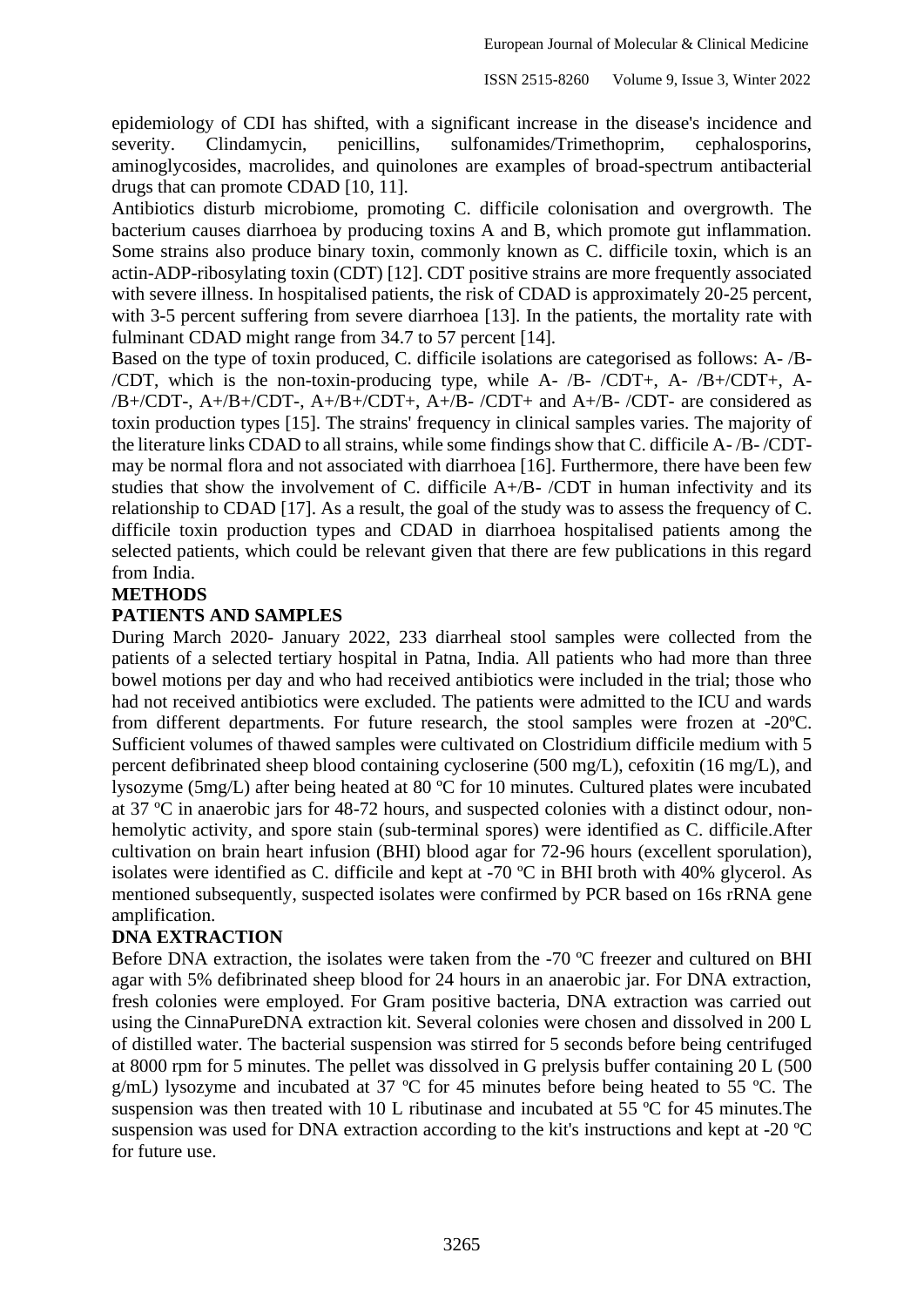# **PCR ASSAY AND ELECTROPHORESIS**

The PCR experiment was carried out in accordance with earlier research. Amplification of the 16S rDNA gene verified the C. difficile isolates. The thermocycler was used to do the PCR, and the amplicon was run in 1 percent agarose gel electrophoresis for 45 minutes. Green viewer stain was used to stain the gel, which was then read by gel document.

## **TOXIN PRODUCTION EVALUATION**

To confirm toxin-producing isolates, the Clostridium difficile Toxins A&B Rapid Card (CerTest BioTech SL Spain) Kit was utilised, which detects both toxins A and B in the same sample. In brief, 106 CFU/mL fresh bacteria (cultured for 24 hours) were injected into boiled BHI broth containing 0.05 percent L-cysteine and 0.5 percent yeast extract. After 48 hours in an anaerobic jar, 1 mL of culture was taken from the tube and centrifuged for 5 minutes at 10000 rpm. According to the manufacturer's instructions, the supernatant was used to detect the toxin.

## **RESULTS**

# **FREQUENCY OF C. DIFFICILE IN DIARRHEA SAMPLES**

In all, 49 (21 percent) of the isolates from 233 diarrheal samples were identified as C. difficile. Twenty-four isolates (49%) lacked toxin genes, whereas 25 (51%) tested positive for toxin A. (tcdA). Eleven isolates (24.5 percent) possessed the toxin B gene (tcdB), and one isolate (cdtA and cdtB) gene were positive. In contrast, 48.97% of all isolates lacked any toxin genes (A7B /GDH- ), while 28.57% were positive for only A<sup>+</sup> /B- /GDH- . However, 20.4 percent of total isolates carried the tcdA and tcdB genes  $(A<sup>+/B<sup>+/</sup>GDH<sup>+</sup>)</sup>$  and 2.04 percent carried the tcdA, tcdB, and CDT genes  $(A^+/B^+/GDH^+)$  (Table 1).

## **Table 1: Frequency of nontoxigenic and toxigenic C. difficile in diarrhea samples**

| <b>Toxin production type</b> | No. (%)      |
|------------------------------|--------------|
| $A7/B7/GDH7$                 | 24 (48.97 %) |
| $A^+/B^-/GDH^-$              | 14 (28.57 %) |
| $A^+/B^+/GDH^-$              | $10(20.4\%)$ |
| $A^+/B^+/GDH^+$              | $1(2.04\%)$  |

#### **FREQUENCY OF TOXIGENIC AND NONTOXIGENIC C. DIFFICILE ISOLATES**

Toxin generation by the isolates was evaluated, and it was discovered that both kinds of C. difficile,  $A/B$  /GDH<sup>-</sup> and  $A^{+}/B$  /GDH<sup>-</sup>, which account for 77.5 percent of all isolates, were unable to manufacture the toxin (nontoxigenic). The remaining C. difficile isolates,  $A^{+/}B^{+}/GDH^{+}$  and  $A^{+/}B^{+}/GDH^{-}$  (22.5 percent), could generate toxin or were toxigenic (Table 1).

# **DISCUSSION**

C. difficile was found in roughly 21% of the diarrheal samples from the selected hospital in the current study. The findings revealed that 49.57 percent of C. difficile isolates lacked the tcdA, tcdB, and CDT (cdtA & cdtB) genes. About 20.4 percent of the isolates carried tcdA and tcdB genes, and one isolate (2 percent) tested positive for both tcdA and tcdB genes as well as binary toxin genes (cdtA, cdtB). Surprisingly, 77.5 percent of the total isolates were nontoxigenic (A<sup>-</sup> /B<sup>-</sup>/GDH<sup>-</sup> and A<sup>+</sup>/B<sup>-</sup>/GDH<sup>-</sup>) and 22.5 percent were toxin generating or toxigenic  $(A<sup>+/B<sup>+/</sup>GDH<sup>-</sup></sup>$  and  $A<sup>+/B<sup>+/</sup>GDH<sup>+</sup></sup>$ ). Because toxigenic strains are related with CDAD, it is reasonable to conclude that around 4.7 percent of the patients with diarrhoea had CDAD.

Although diarrhoea is common, around 20-25% of these instances are caused by infectious organisms, the most common of which is Clostridium difficile. The prevalence of C. difficile infectivity among CDAD patients varies over the world. The global prevalence of CDAD is 0.9 percent in the general population and 2 percent in the patients, respectively. A similar pattern can be seen in Europe (1%) and Asia (3%) [18, 19]. Furthermore, studies have showed that C. difficile infection is responsible for 3.6 percent, 3.3 percent, 3.3 percent, 0.9 percent,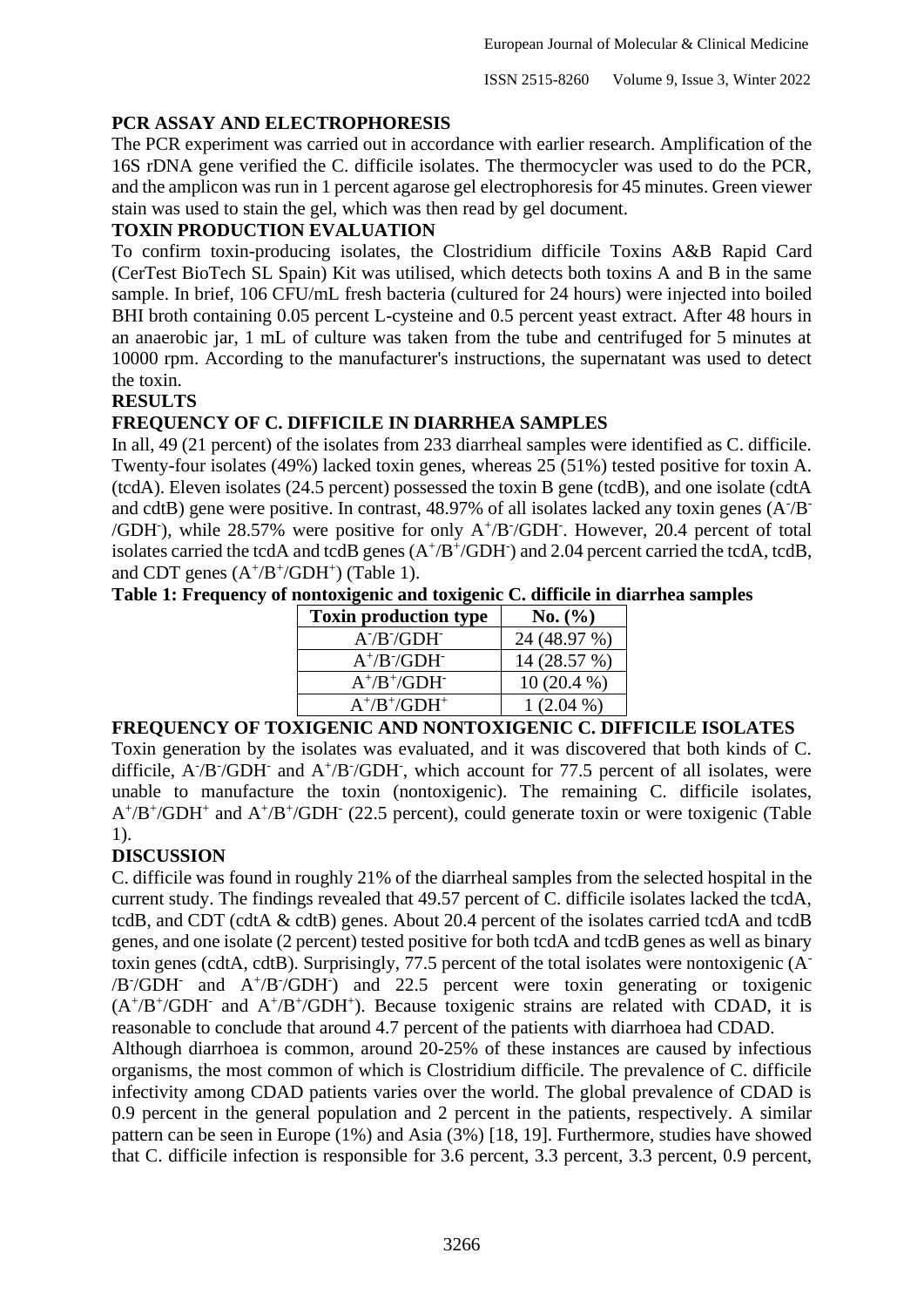2.4 percent, and 20 percent of CDAD in hospitalised patients in the United States, Canada, the United Kingdom, France, China, and Taiwan, respectively [20, 21, 22, 23, 24, 25].

In India, the frequency of C. difficile infectivity and CDAD has received little attention, particularly among the patients. Previous Indian investigations looked at the prevalence of C. difficile and CDAD in other regions of the hospital [26, 27]. According to these investigations, the prevalence of CDAD in hospitalised patients and those with gastrointestinal problems was between 6.1- 20% and 5.3 percent, respectively [26, 27]. The current study focuses solely on the epidemiology of C. difficile in patients. Based on the findings and toxin positive strains that are more frequently associated with CDAD, the frequency of CDAD among the patients (4.7 percent) is substantially greater than in other parts of the world, and it appears that C. difficile is the primary cause of CDAD among hospitalised patients in India.

The most common type of toxin generation observed in our investigation was A<sup>-</sup>/B<sup>-</sup>/GDH<sup>-</sup>. Several research, including ours, have found that the A-/B-/GDH toxin production type is the most common (42- 50 percent) in clinical data [28, 29]. In some investigations, they were classified as pathogenic, whereas in others, they were classified as non-pathogenic [30]. They are classified as non-pathogenic in this study.

Another toxin producing type,  $A^{+/}B^{+/}GDH$ , which is definitely connected with CDAD, has a global prevalence of up to 71.6 percent and a 100% prevalence in India. This strain was abundant in our isolates;however, it was less prevalent than in previous investigations in India and other regions of the world.

Furthermore, the prevalence of C. difficile  $A^{+}/B^{+}/GDH^{-}$  was found to be 28.57 percent among admitted patients with diarrhoea. This form of poison manufacturing has also been discovered in India. According to Goudarzi et al. [11], 6.7 percent of C. difficile-related CDAD belonged to this kind. The precise role of these isolates in causing CDAD is unknown. Investigators have rarely reported on them. Rupnik [9] believes this is related to the incorrect primer selection, which may amplify the reaming tcdA gene in Pathogenicity Locus.Monot and colleagues [31], on the other hand, identified this toxin production type from clinical samples and discovered it to be related with CDAD. The presence of the tcdA gene was found in  $A^{+}/B^{-}/GDH^{-}$  isolates in this investigation. The toxins were not found in the medium by a commercial Rapid Card kit. It means that  $A^{+}/B^{-}/GDH^{-}$  isolates lack the tcdA gene or that the toxin level is too low to be detected by Rapid kit techniques.

The  $A^{+}/B^{+}/GDH^{+}$  Toxin producing types can create a third toxin known as CDT. The prevalence of these isolates in clinical samples is increasing, rising from 0% to 45% in the last three decades. CDT has been recorded in India, with a prevalence of 32% in clinical samples [32, 33]. As a result, the prevalence of the  $A^{+}/B^{+}/GDH^{+}$  type was low in our study (2%) compared to earlier findings from India and other geographical regions throughout the world. In clinical samples, non-toxigenic isolates predominate. Only about 28% of isolates possess the tcdA gene, which does not produce toxin A, and their significance in CDAD is unknown.

Although the incidence of  $A^{+}/B^{+}/GDH^{-}$  and CDT-positive toxin production types is modest in comparison to the global prevalence, it remains the predominant cause of CDAD in patients. Tcd A and tcdB genes are present in 22.4 percent of C. difficile isolates. As a result, around 4.7 percent of total diarrheal patients admitted to suffer from CDAD, which is greater than in other geographical regions of the world such as developed countries [34].

# **REFERENCES**

- 1. Goudarzi M, Seyedjavadi SS, Goudarzi H, Mehdizadeh Aghdam E, Nazeri S. Clostridium difficile Infection: Epidemiology, Pathogenesis, Risk Factors, and Therapeutic Options. Scientifica (Cairo) 2014; 2014:916826.
- 2. Wang X, Cai L, Yu R, Huang W, Zong Z. ICU-Onset Clostridium difficile infection in a university hospital in China: a prospective cohort study. PLoS One 2014;9: e111735.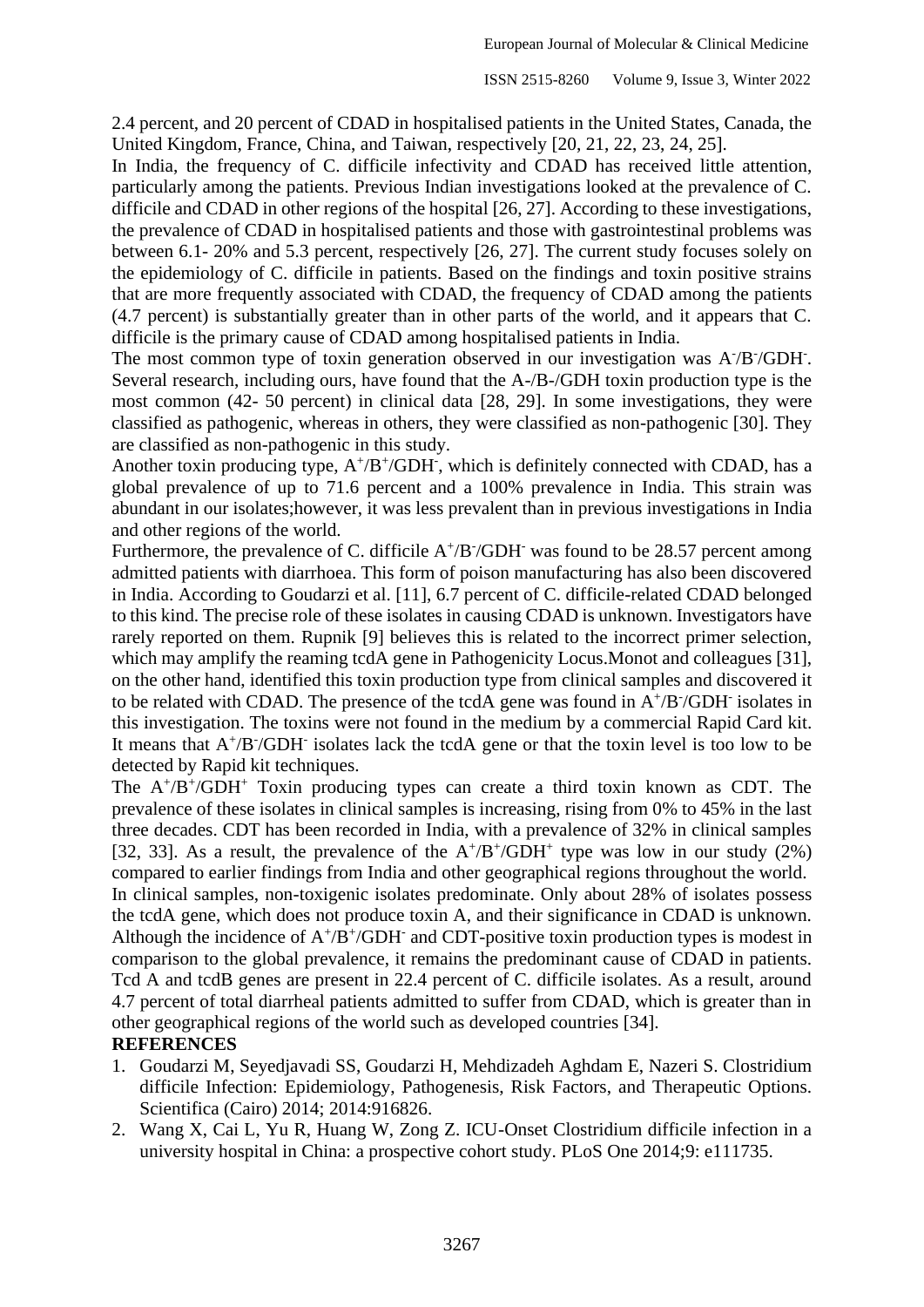- 3. Riddle DJ, Dubberke ER. Clostridium difficile infection in the intensive care unit. Infect Dis Clin North Am 2009; 23:727-43.
- 4. Dantes R, Mu Y, Hicks LA, Cohen J, Bamberg W, Beldavs ZG, et al. Association Between Outpatient Antibiotic Prescribing Practices and Community-Associated Clostridium difficile Infection. Open Forum Infect Dis 2015; 2:113.
- 5. Cho SM, Lee JJ, Yoon HJ. Clinical risk factors for Clostridium difficile-associated diseases. Braz J Infect Dis 2012; 16:256-61.
- 6. Zarandi ER, Mansouri S, Nakhaee N, Sarafzadeh F, Moradi M. Toxin production of Clostridium difficile in subMIC of vancomycin and clindamycin alone and in combination with ceftazidime. Microb Pathog 2017; 107:249- 53.
- 7. Schwan C, Kruppke AS, Nolke T, Schumacher L, KochNolte F, Kudryashev M, et al. Clostridium difficile toxin CDT hijacks microtubule organization and reroutes vesicle traffic to increase pathogen adherence. Proc Natl Acad Sci U S A 2014; 111:2313-8.
- 8. Bobo LD, Dubberke ER, Kollef M. Clostridium difficile in the ICU: the struggle continues. Chest 2011; 140:1643-53.
- 9. Rupnik M. Heterogeneity of large clostridial toxins: importance of Clostridium difficile toxinotypes. FEMS Microbiol Rev 2008; 32:541-55.
- 10. Monot M, Eckert C, Lemire A, Hamiot A, Dubois T, Tessier C, et al. Clostridium difficile: New Insights into the Evolution of the Pathogenicity Locus. Sci Rep-Uk 2015; 5:15023.
- 11. Goudarzi M GH, Alebouyeh M, Azimi Rad M, Shayegan Mehr FS, Zali MR, Aslani MM. Antimicrobial susceptibility of clostridium difficile clinical isolates in iran. Iran Red Crescent Med J 2013; 15:704-11.
- 12. Nagaro KJ PS, Cheknis AK, Sambol SP, Zukowski WE, Johnson S, Gerding DN. Nontoxigenic Clostridium difficile protects hamsters against challenge with historic and epidemic strains of toxigenic BI/NAP1/027 C. difficile. Antimicrob Agents Chemother 2013; 57:5266-70.
- 13. Hink T, Burnham CA, Dubberke ER. A systematic evaluation of methods to optimize culture-based recovery of Clostridium difficile from stool specimens. Anaerobe 2013; 19:39-43.
- 14. Denève C DC, Barc MC, Collignon A, Janoir C. Antibiotics involved in Clostridium difficile-associated disease increase colonization factor gene expression. J Med Microbiol 2008; 57:732-8.
- 15. Goncalves C, Decre D, Barbut F, Burghoffer B, Petit JC. Prevalence and characterization of a binary toxin (actinspecific ADP-ribosyltransferase) from Clostridium difficile. J Clin Microbiol 2004; 42:1933-9.
- 16. Ngamskulrungroj P, Sanmee S, Putsathit P, Piewngam P, Elliott B, Riley TV, et al. Molecular Epidemiology of Clostridium difficile Infection in a Large Teaching Hospital in Thailand. PLoS One 2015; 10:0127026.
- 17. Braun M, Herholz C, Straub R, Choisat B, Frey J, Nicolet J, et al. Detection of the ADPribosyltransferase toxin gene (cdtA) and its activity in Clostridium difficile isolates from Equidae. FEMS Microbiol Lett 2000; 184:29-33.
- 18. Aldape MJ, Heeney DD, Bryant AE, Stevens DL. Tigecycline suppresses toxin A and B production and sporulation in Clostridium difficile. J Antimicrob Chemother 2015; 70:153- 9.
- 19. Karanika S, Paudel S, Zervou FN, Grigoras C, Zacharioudakis IM, Mylonakis E. Prevalence and Clinical Outcomes of Clostridium difficile Infection in the Intensive Care Unit: A Systematic Review and Meta-Analysis. Open Forum Infect Dis 2016; 3:186.
- 20. Tschudin-Sutter S, Carroll KC, Tamma PD, Sudekum ML, Frei R, Widmer AF, et al. Impact of Toxigenic Clostridium difficile Colonization on the Risk of Subsequent C.